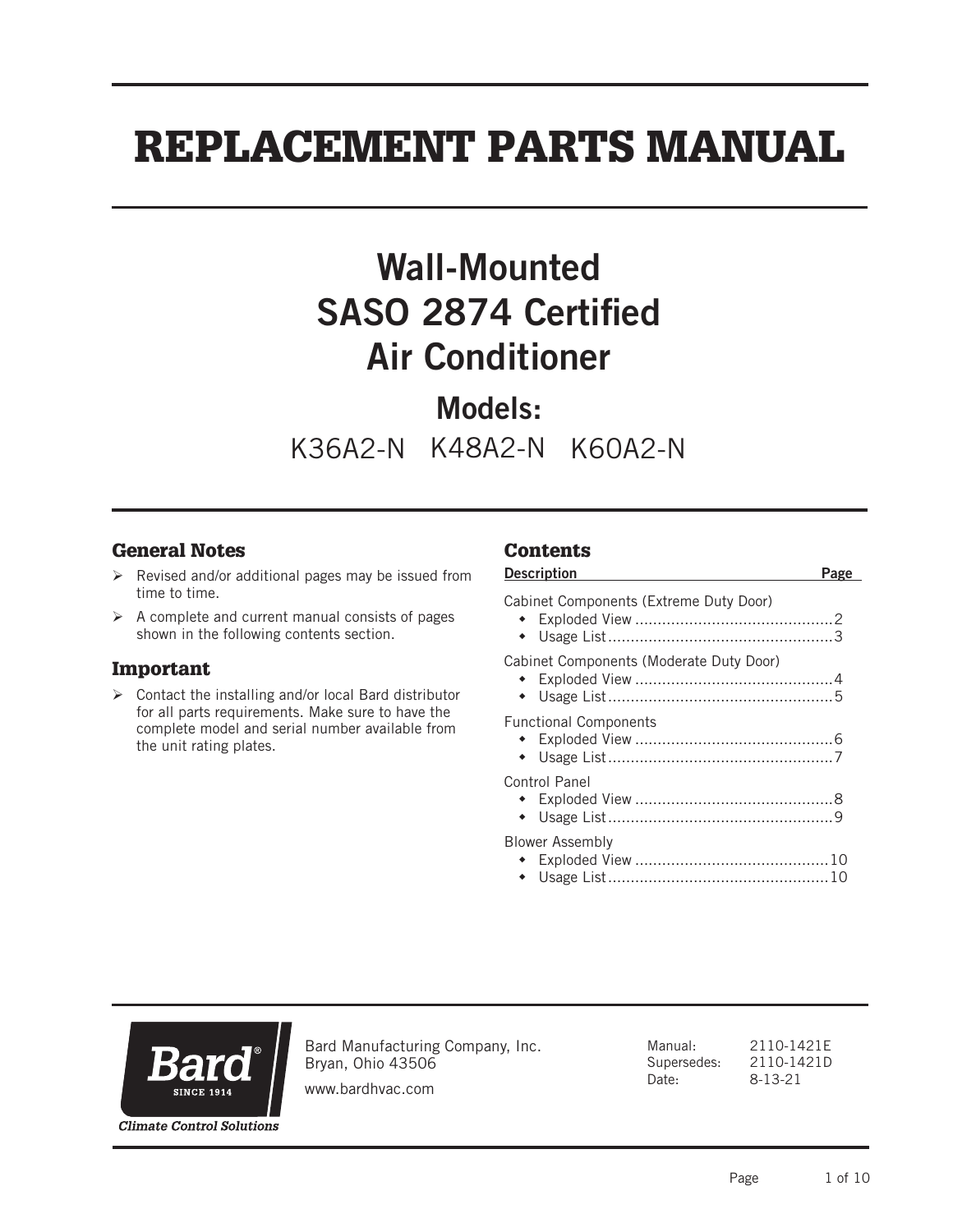#### CABINET COMPONENTS – STANDARD EXTREME DUTY DOOR



SEXP-761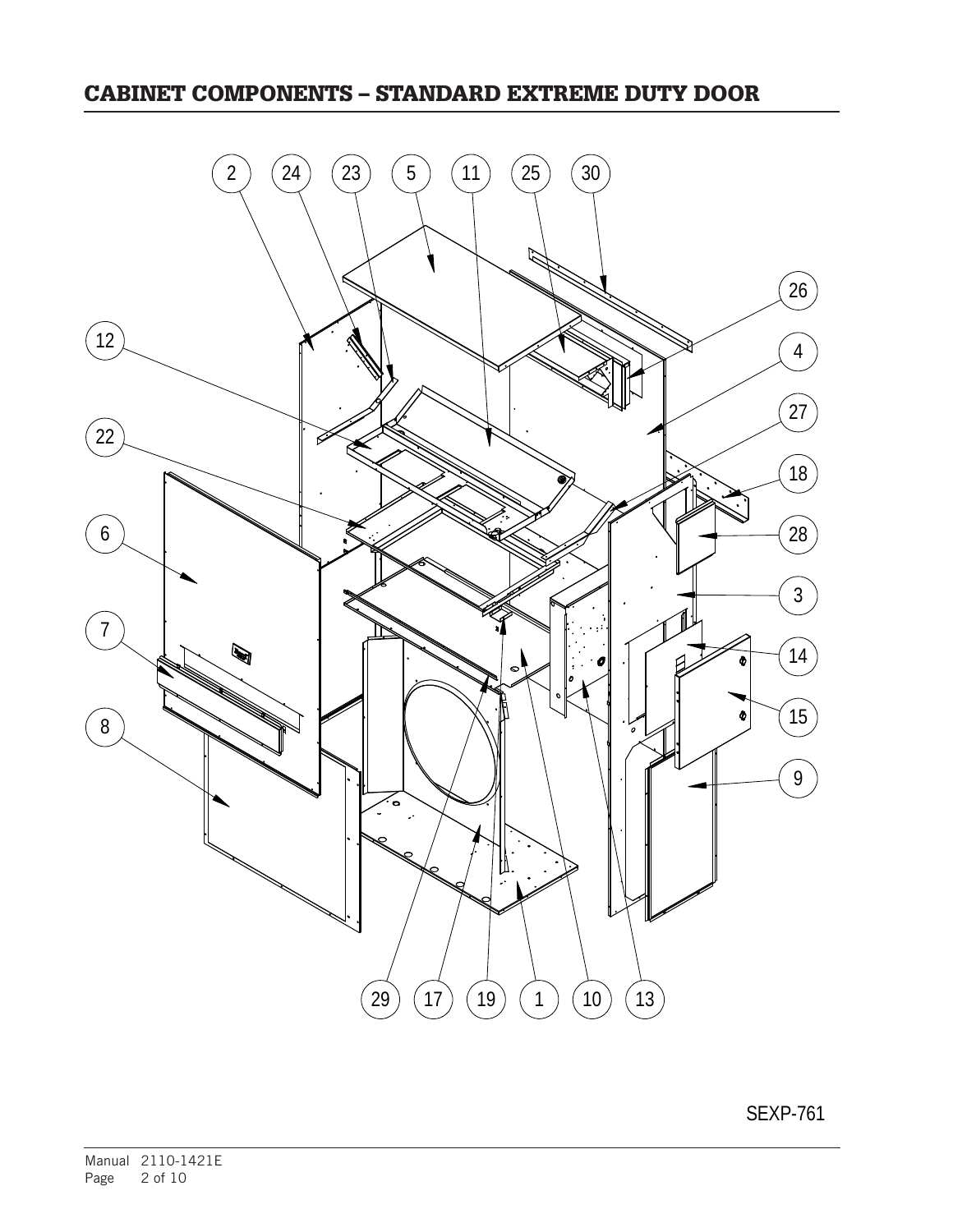#### CABINET COMPONENTS – STANDARD EXTREME DUTY DOOR

| Drawing No.     | Part No.                  | <b>Description</b>                  | K36A2                   | K48A2                   | K60A2                   |
|-----------------|---------------------------|-------------------------------------|-------------------------|-------------------------|-------------------------|
| 1               | 127-508                   | Lower Base                          | $\overline{\mathsf{x}}$ |                         |                         |
| 1               | 127-511 2                 | Lower Base                          | X                       |                         |                         |
| $\mathbf{1}$    | 127-425                   | Lower Base                          |                         | Χ                       | Χ                       |
| $\mathbf 1$     | 127-430 <sup>2</sup>      | Lower Base                          |                         | X                       | X                       |
| $\overline{2}$  | \$501-686-* 0             | Left Side                           | X                       |                         |                         |
| $\sqrt{2}$      | S501-701 2                | Left Side                           | X                       |                         |                         |
| $\overline{c}$  | S501-733-* <sup>0</sup>   | Left Side                           |                         | Χ                       | Χ                       |
| $\overline{c}$  | S501-916 2                | Left Side                           |                         | X                       | X                       |
| $\overline{3}$  | \$501-853-* <sup>0</sup>  | <b>Right Side</b>                   | Χ                       |                         |                         |
| 3               | S501-854 2                | <b>Right Side</b>                   | X                       |                         |                         |
| 3               | S501-909-* <sup>0</sup>   | Right Side                          |                         | Χ                       | Χ                       |
| 3               | S501-915 2                | <b>Right Side</b>                   |                         | X                       | Χ                       |
| $\overline{4}$  | S508-098                  | <b>Back Assembly</b>                | X                       |                         |                         |
| $\overline{4}$  | S508-221 2                | <b>Back Assembly</b>                | X                       |                         |                         |
| 4               | S509-251                  | <b>Back Assembly</b>                |                         | X                       | Χ                       |
| 4               | S509-253 2                | <b>Back Assembly</b>                |                         | Χ                       | Χ                       |
| $\overline{5}$  | S507-307-* <sup>①</sup>   | Top                                 | X                       | $\overline{X}$          | $\overline{X}$          |
| 5               | S507-310 2                | Top                                 | Χ                       | X                       | X                       |
| $\overline{6}$  | \$553-648-* <sup>0</sup>  | Front Service Panel                 | $\overline{\mathsf{x}}$ |                         |                         |
| 6               | S553-652 2                | <b>Front Service Panel</b>          | X                       |                         |                         |
| 6               | \$553-650-* <sup>①</sup>  | <b>Front Service Panel</b>          |                         | Χ                       | Χ                       |
| 6               | S553-653 2                | <b>Front Service Panel</b>          |                         | X                       | Χ                       |
| $\overline{7}$  | \$543-192-* <sup>0</sup>  | <b>Filter Access Cover</b>          | $\overline{\mathsf{X}}$ | Χ                       | $\overline{\mathsf{x}}$ |
| $\overline{7}$  | S543-197 2                | <b>Filter Access Cover</b>          | Χ                       | X                       | X                       |
| $\bf 8$         | 118-048-* <sup>0</sup>    | Front Condenser Grille              | $\overline{\mathsf{X}}$ |                         |                         |
| 8               | 118-072<br>$\circledcirc$ | Front Condenser Grille              | X                       |                         |                         |
| 8               | 118-085-* <sup>0</sup>    | Front Condenser Grille              |                         | X                       | Χ                       |
| 8               | 118-089 2                 | Front Condenser Grille              |                         | X                       | X                       |
| $\overline{9}$  | 118-057-* <sup>0</sup>    | Side Inlet Grille                   | Χ                       |                         |                         |
| 9               | 118-073<br>$\circled{2}$  | Side Inlet Grille                   | X                       |                         |                         |
| 9               | 118-086-* <sup>0</sup>    | Side Inlet Grille                   |                         | X                       | Χ                       |
| 9               | 118-090 <sup>2</sup>      | Side Inlet Grille                   |                         | Χ                       | Χ                       |
| 10              | S521X522                  | <b>Condenser Partition</b>          | Χ                       | X                       | $\overline{X}$          |
| 11              | S123-144                  | Evaporator Drain Pan                | X                       | X                       | $\overline{X}$          |
| 11              | S123-149 2                | Evaporator Drain Pan                | Χ                       | Χ                       | Χ                       |
| 12              | 121X463                   | <b>Right Hand Blower Partition</b>  | $\overline{X}$          | Χ                       | X                       |
| 13              | S517X365                  | Control Panel Wrapper               | X                       |                         |                         |
| 13              | S517X367                  | Control Panel Wrapper               |                         | Χ                       | Χ                       |
| 14              | S132-171                  | Inner Control Panel Cover           | $\overline{\mathsf{x}}$ | X                       | $\overline{X}$          |
| 15              | DDD5A-*                   | <b>Exterior Control Panel Cover</b> | $\overline{X}$          | X                       | Χ                       |
| 17              | 125-069                   | Fan Shroud                          | $\overline{X}$          |                         |                         |
| 17              | 125-078 2                 | Fan Shroud                          | X                       |                         |                         |
| 17              | 125-070                   | Fan Shroud                          |                         | X                       | Χ                       |
| 17              | 125-079 2                 | Fan Shroud                          |                         | Χ                       | Χ                       |
| $\overline{18}$ | $113 - 140$               | Bottom Support Mounting Bracket     | $\overline{\mathsf{X}}$ | $\overline{X}$          | $\overline{\mathsf{X}}$ |
| 19              | S137-1006                 | Filter Fill Plate                   | $\overline{\mathsf{X}}$ | $\overline{\mathsf{X}}$ | $\overline{\mathsf{x}}$ |
| $\overline{22}$ | 131X164                   | Filter Tray                         | $\overline{\mathsf{x}}$ | $\overline{X}$          | $\overline{\mathsf{x}}$ |
| <b>NS</b>       | 131-165                   | <b>Filter Tray Angle</b>            | $\overline{\mathsf{X}}$ | $\overline{\mathsf{X}}$ | $\overline{\mathsf{X}}$ |
| $\overline{23}$ | 105X877                   | Left Upper Support Angle            | $\overline{\mathsf{X}}$ | $\overline{\mathsf{X}}$ | Χ                       |
| 24              | 147-046                   | Coil Mount Offset Angle             | $\overline{\mathsf{x}}$ | $\overline{\mathsf{X}}$ | $\overline{\mathsf{X}}$ |
| 25              | 135-129                   | <b>Heat Shield</b>                  | $\overline{\mathsf{X}}$ | $\overline{\mathsf{X}}$ | $\overline{X}$          |
| 26              | 111X034                   | Supply Air Duct Flange              | $\overline{\mathsf{x}}$ | $\overline{\mathsf{X}}$ | Χ                       |
| 27              | 105X878                   | Right Upper Support Angle           | Χ                       | $\overline{X}$          | $\mathsf X$             |
| 28              | \$543-172-* <sup>1</sup>  | <b>Heater Access Cover</b>          | $\overline{\mathsf{X}}$ | $\overline{\mathsf{X}}$ | $\overline{\mathsf{X}}$ |
| 28              | S543-177 2                | <b>Heater Access Cover</b>          | Χ                       | Χ                       | Χ                       |
| 29              | 113X579                   | Front Door Securement Angle         | $\overline{\mathsf{X}}$ | $\overline{\mathsf{X}}$ | $\mathsf X$             |
| 30              | $113 - 150 - * ①$         | Rain Flashing                       | Χ                       | Χ                       | Χ                       |
| 30              | 113-359 2                 | Rain Flashing                       | Χ                       | Χ                       | X                       |

 *Exterior cabinet parts are manufactured with various paint color options. To ensure the proper paint color is received, reference the following codes: Beige -X, White -1*

 *Exterior cabinet parts are manufactured from stainless steel Code "S"*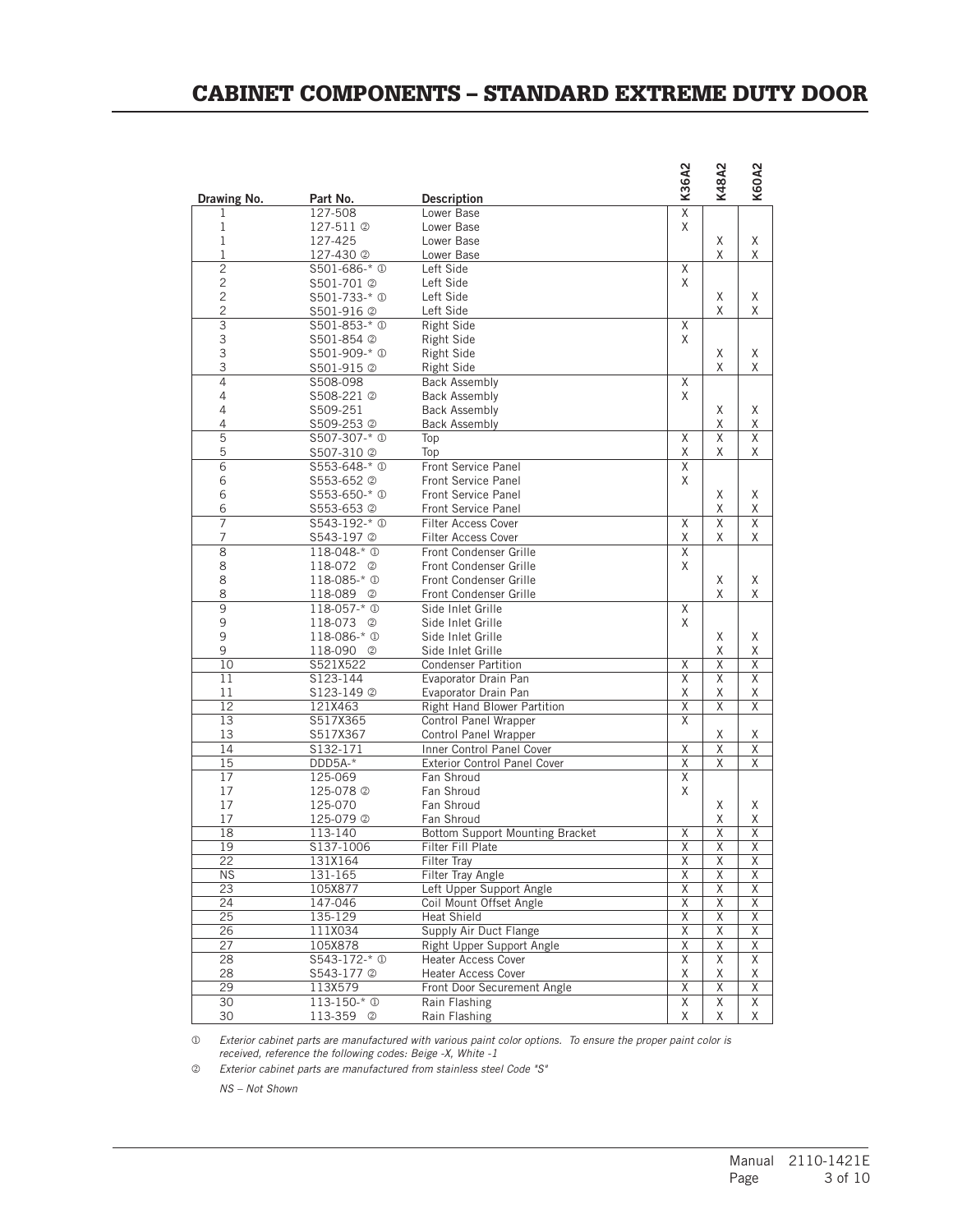### CABINET COMPONENTS – OPTIONAL MODERATE DUTY DOOR

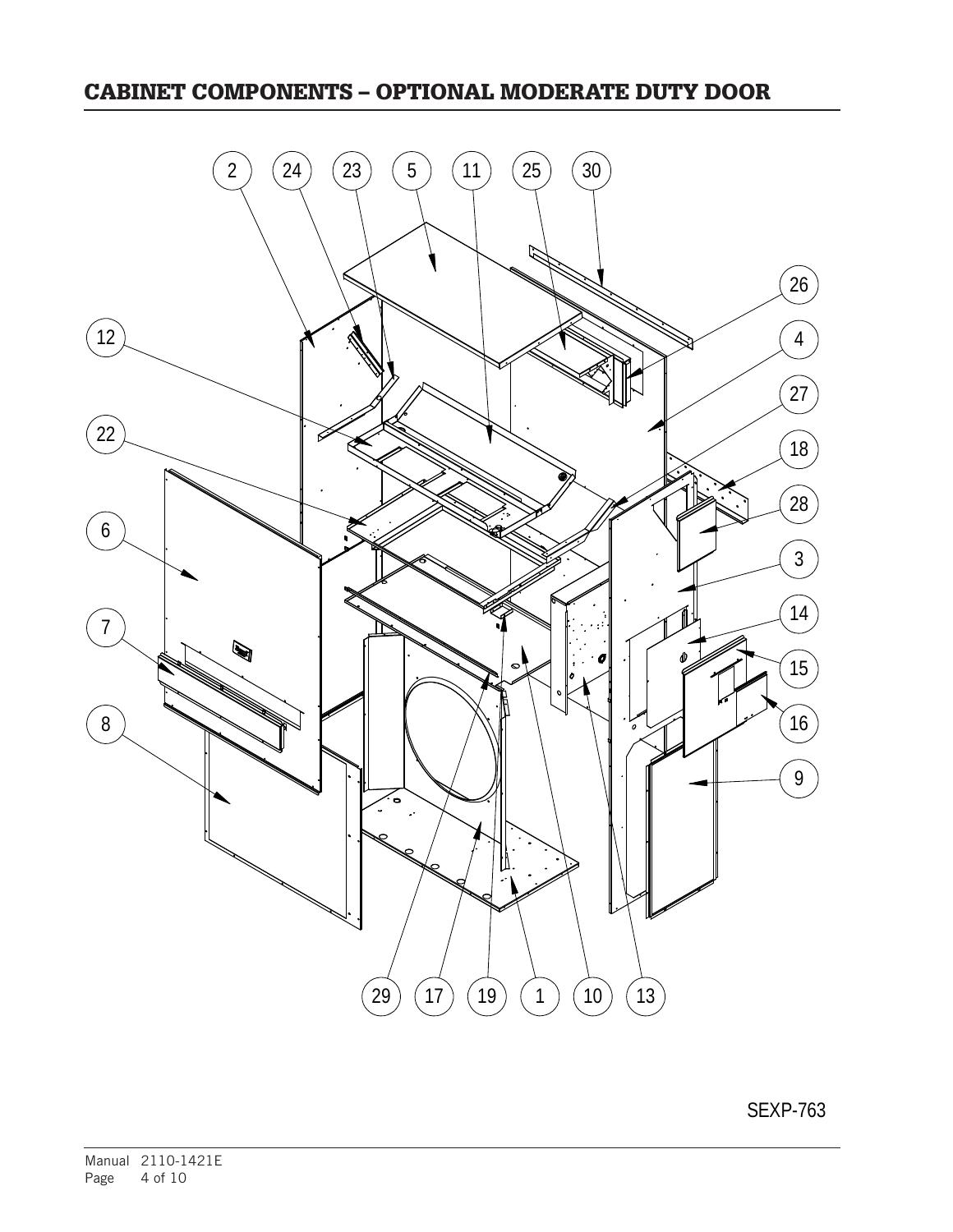### CABINET COMPONENTS – OPTIONAL MODERATE DUTY DOOR

|                   |                           |                                                 | K36A2                   | K48A2                   | <b>K60A2</b>                 |
|-------------------|---------------------------|-------------------------------------------------|-------------------------|-------------------------|------------------------------|
| Drawing No.       | Part No.                  | <b>Description</b>                              |                         |                         |                              |
| 1                 | 127-508                   | Lower Base                                      | $\overline{\mathsf{x}}$ |                         |                              |
| 1<br>$\mathbf{1}$ | 127-511 <sup>(2)</sup>    | Lower Base                                      | X                       |                         |                              |
| $\mathbf 1$       | 127-425<br>127-430 2      | Lower Base<br>Lower Base                        |                         | Χ<br>X                  | Χ<br>Χ                       |
| $\overline{2}$    | S501-686-* <sup>①</sup>   | Left Side                                       | X                       |                         |                              |
| $\overline{c}$    | S501-701 2                | Left Side                                       | X                       |                         |                              |
| $\overline{c}$    | \$501-733-* <sup>①</sup>  | Left Side                                       |                         | Χ                       | X                            |
| $\mathbf{2}$      | S501-916 2                | Left Side                                       |                         | X                       | X                            |
| $\overline{3}$    | S501-677-* <sup>①</sup>   | Right Side                                      | Χ                       |                         |                              |
| 3                 | S501-700 2                | Right Side                                      | X                       |                         |                              |
| 3                 | \$501-732-* <sup>0</sup>  | <b>Right Side</b>                               |                         | Χ                       | Χ                            |
| 3                 | S501-917 2                | <b>Right Side</b>                               |                         | Χ                       | X                            |
| $\overline{4}$    | S508-098                  | <b>Back Assembly</b>                            | Χ                       |                         |                              |
| 4                 | S508-221 2                | <b>Back Assembly</b>                            | X                       |                         |                              |
| 4                 | S509-251                  | <b>Back Assembly</b>                            |                         | Χ                       | Χ                            |
| $\overline{4}$    | S509-253 2                | <b>Back Assembly</b>                            |                         | Χ                       | Χ                            |
| $\overline{5}$    | S507-307-* <sup>①</sup>   | Top                                             | Χ                       | X                       | X                            |
| 5                 | S507-310 2                | Top                                             | Χ                       | Χ                       | Χ                            |
| $\overline{6}$    | \$553-648-* <sup>0</sup>  | <b>Front Service Panel</b>                      | $\overline{\mathsf{x}}$ |                         |                              |
| 6                 | S553-652 2                | <b>Front Service Panel</b>                      | X                       |                         |                              |
| 6                 | \$553-650-* <sup>0</sup>  | <b>Front Service Panel</b>                      |                         | Χ                       | X                            |
| 6                 | S553-653 2                | <b>Front Service Panel</b>                      |                         | Χ                       | Χ                            |
| $\overline{7}$    | \$543-192-* <sup>0</sup>  | <b>Filter Access Cover</b>                      | X                       | X                       | X                            |
| $\overline{7}$    | S543-197 2                | <b>Filter Access Cover</b>                      | X                       | Χ                       | X                            |
| $\bf 8$           | 118-048-* <sup>0</sup>    | Front Condenser Grille                          | Χ                       |                         |                              |
| 8                 | 118-072<br>- ②            | Front Condenser Grille                          | X                       |                         |                              |
| 8                 | 118-085-* <sup>0</sup>    | Front Condenser Grille                          |                         | Χ                       | Χ                            |
| 8                 | 118-089 2                 | Front Condenser Grille                          |                         | X                       | Χ                            |
| $\overline{9}$    | 118-057-* <sup>0</sup>    | Side Inlet Grille                               | X                       |                         |                              |
| 9                 | 118-073<br>$^{\circledR}$ | Side Inlet Grille                               | X                       |                         |                              |
| 9<br>9            | 118-086-* <sup>0</sup>    | Side Inlet Grille                               |                         | Χ                       | X                            |
| 10                | 118-090 2<br>S521X522     | Side Inlet Grille<br><b>Condenser Partition</b> | Χ                       | Χ<br>Χ                  | Χ<br>$\overline{\mathsf{X}}$ |
| 11                | S123-144                  | Evaporator Drain Pan                            | X                       | X                       | X                            |
| 11                | S123-149 ©                | Evaporator Drain Pan                            | Χ                       | X                       | Χ                            |
| 12                | 121X463                   | <b>Right Hand Blower Partition</b>              | $\overline{\mathsf{X}}$ | X                       | $\overline{\mathsf{x}}$      |
| 13                | S517X365                  | Control Panel Wrapper                           | $\overline{X}$          |                         |                              |
| 13                | S517X367                  | Control Panel Wrapper                           |                         | Χ                       | Χ                            |
| 14                | S132-171                  | Inner Control Panel Cover                       | $\overline{\mathsf{X}}$ | X                       | $\overline{\mathsf{X}}$      |
| 15                | \$553-225-* 0             | <b>Exterior Control Panel Cover</b>             | Χ                       | Χ                       | X                            |
| 15                | S533-230 2                | <b>Exterior Control Panel Cover</b>             | Χ                       | Χ                       | X                            |
| 17                | 125-069                   | Fan Shroud                                      | Χ                       |                         |                              |
| 17                | 125-078 2                 | Fan Shroud                                      | X                       |                         |                              |
| 17                | 125-070                   | Fan Shroud                                      |                         | Χ                       | Χ                            |
| 17                | 125-079 2                 | Fan Shroud                                      |                         | Χ                       | χ                            |
| 18                | 113-140                   | Bottom Support Mounting Bracket                 | Χ                       | Χ                       | $\overline{\mathsf{x}}$      |
| 19                | 137-209                   | Filter Fill Plate                               | $\overline{\mathsf{x}}$ | $\overline{\mathsf{x}}$ | $\overline{X}$               |
| 22                | 131X164                   | <b>Filter Tray</b>                              | $\overline{\mathsf{x}}$ | Χ                       | Χ                            |
| <b>NS</b>         | 131-165                   | <b>Filter Tray Angle</b>                        | Χ                       | Χ                       | X                            |
| $\overline{23}$   | 105X877                   | Left Upper Support Angle                        | $\overline{\mathsf{x}}$ | Χ                       | Χ                            |
| 24                | 147-046                   | Coil Mount Offset Angle                         | Χ                       | Χ                       | $\overline{\mathsf{X}}$      |
| 25                | 135-129                   | Heat Shield                                     | Χ                       | Χ                       | $\overline{\mathsf{X}}$      |
| 26                | 111X034                   | Supply Air Duct Flange                          | Χ                       | Χ                       | $\overline{\mathsf{X}}$      |
| 27                | 105X878                   | Right Upper Support Angle                       | $\overline{\mathsf{x}}$ | Χ                       | Χ                            |
| 28                | $5543 - 172 - * 0$        | Heater Access Cover                             | Χ                       | Χ                       | Χ                            |
| 28                | S543-177 2                | <b>Heater Access Cover</b>                      | Χ                       | Χ                       | Χ                            |
| 29                | 113X579                   | Front Door Securement Angle                     | Χ                       | Χ                       | Χ                            |
| 30                | 113-150-* <sup>0</sup>    | Rain Flashing                                   | Χ                       | Χ                       | X                            |
| 30                | 113-359 2                 | Rain Flashing                                   | Χ                       | Χ                       | X                            |

 *Exterior cabinet parts are manufactured with various paint color options. To ensure the proper paint color is received, reference the following codes: Beige -X, White -1*

 *Exterior cabinet parts are manufactured from stainless steel Code "S"*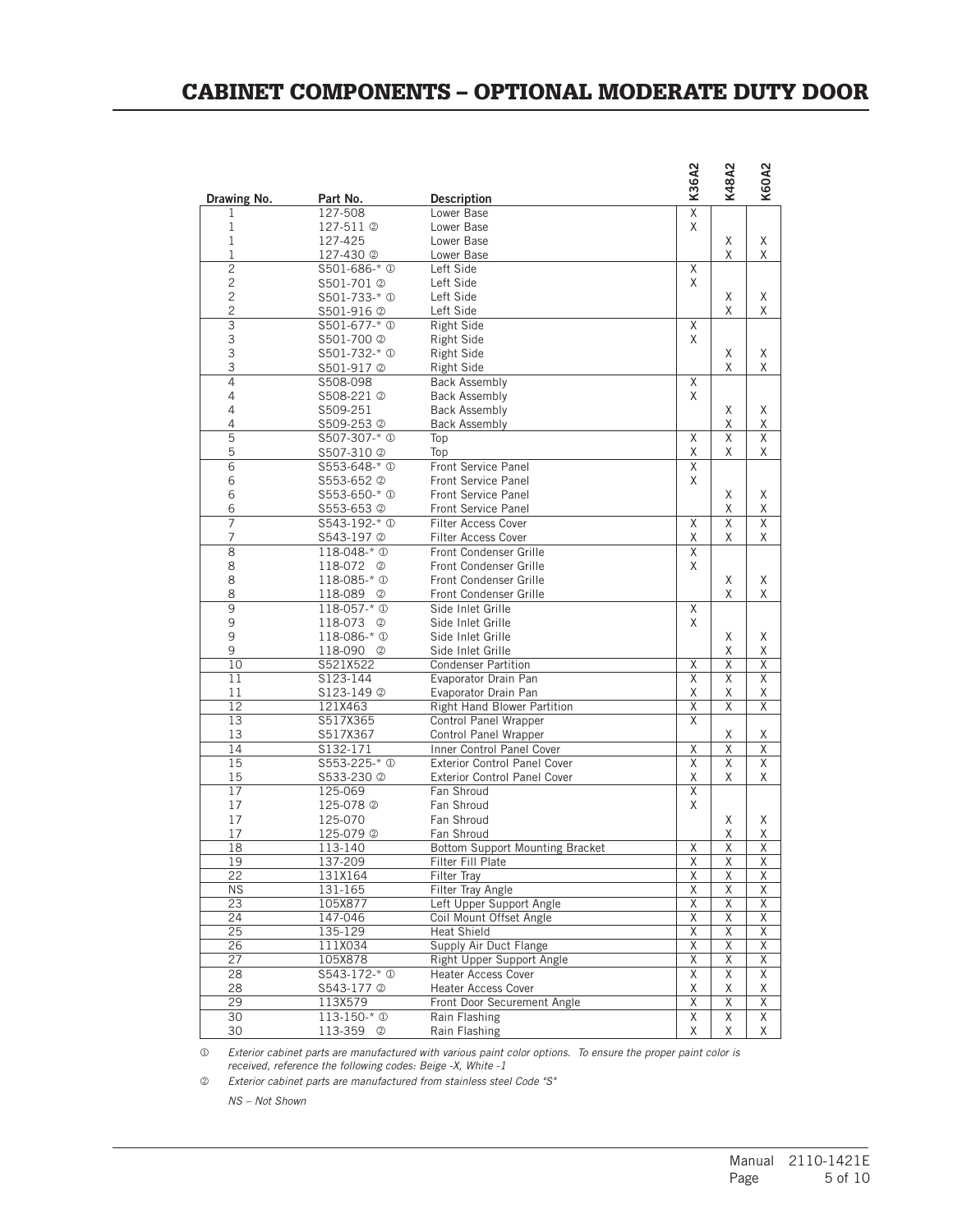

SEXP-589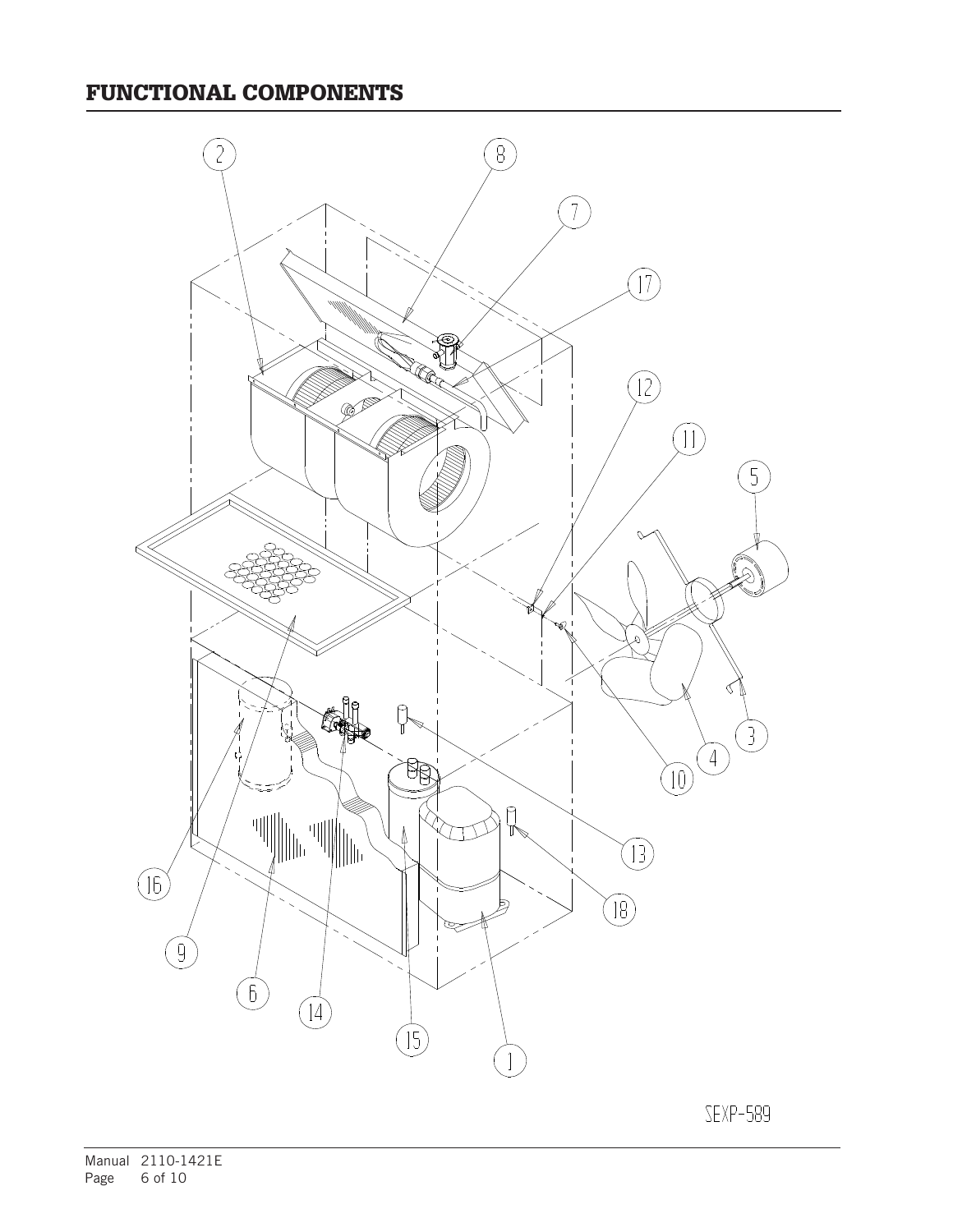### FUNCTIONAL COMPONENTS

| Drawing No.                                        | Part No.                                                               | <b>Description</b>                                                                                               | K36A2-N     | <b>K48A2-N</b> | <b>K60A2-N</b> |
|----------------------------------------------------|------------------------------------------------------------------------|------------------------------------------------------------------------------------------------------------------|-------------|----------------|----------------|
| $\mathbf 1$<br>1<br>1                              | 8000-409<br>8000-410<br>8000-411                                       | Compressor H82J283DBSA<br>Compressor ZP39K5E-TF7-130<br>Compressor ZP49K5E-TF7-130                               | X           | X              | X              |
| $\overline{c}$<br>$\overline{c}$<br>$\overline{c}$ | S900-345<br>S900-346<br>S900-347                                       | <b>Blower Assembly</b><br><b>Blower Assembly</b><br><b>Blower Assembly</b>                                       | X           | X              | X              |
| 3                                                  | 8200-004                                                               | Fan Motor Mount                                                                                                  | X           | X              | X              |
| $\overline{4}$                                     | 5151-027                                                               | Fan Blade                                                                                                        | X           | X              | X              |
| 5<br>5                                             | 8105-067<br>8106-063-0134                                              | Outdoor Fan Motor<br>Outdoor Fan Motor                                                                           | X           | X              | X              |
| 6<br>6<br>6<br>6                                   | 5051-180BX<br>5054-180BX (Coated)<br>5051-195BX<br>5054-195BX (Coated) | Outdoor Condenser Coil<br>Outdoor Condenser Coil<br>Outdoor Condenser Coil<br>Outdoor Condenser Coil             | X<br>X      | X<br>X         | X<br>X         |
| 8<br>8<br>8<br>8                                   | 5060-164BX<br>5062-164BX (Coated)<br>917-0190BX<br>917-0191BX          | Indoor Evaporator Coil<br>Indoor Evaporator Coil<br>Indoor Evaporator Coil<br>Indoor Evaporator Coil             | X<br>X      | X<br>X         | X<br>X         |
| 9<br>$\mathsf 9$<br>9                              | 7004-027<br>7004-051<br>7004-053                                       | Air Filter 20" x 30" x 2" (MERV 8)<br>Air Filter 20" x 30" x 2" (MERV 11)<br>Air Filter 20" x 30" x 2" (MERV 13) | X<br>X<br>X | X<br>X<br>X    | X<br>X<br>X    |
| 10                                                 | 1171-022                                                               | 1/4 Turn Fastener                                                                                                | X           | X              | X              |
| 11                                                 | 1171-024                                                               | 1/4 Turn Retainer                                                                                                | X           | X              | X              |
| 12                                                 | 1171-023                                                               | 1/4 Turn Receptacle                                                                                              | X           | X              | X              |
| 13                                                 | 1804-0386                                                              | Low Pressure Switch Kit (40 PSIG)                                                                                | X           | X              | X              |
| 17<br>17<br>17                                     | 5625-088<br>5625-135<br>5625-114                                       | Cooling Distributor w/Orifice<br>Cooling Distributor w/Orifice<br>Cooling Distributor w/Orifice                  | X           | X              | X              |
| 18                                                 | 1804-0462                                                              | High Pressure Switch Kit (650 PSIG)                                                                              | X           | X              | X              |
| <b>NS</b>                                          | 5201-022                                                               | Refrigerant Filter Drier                                                                                         | X           | X              | X              |
| <b>NS</b>                                          | 6031-009                                                               | Coremax Valve Core                                                                                               | X           | X              | X              |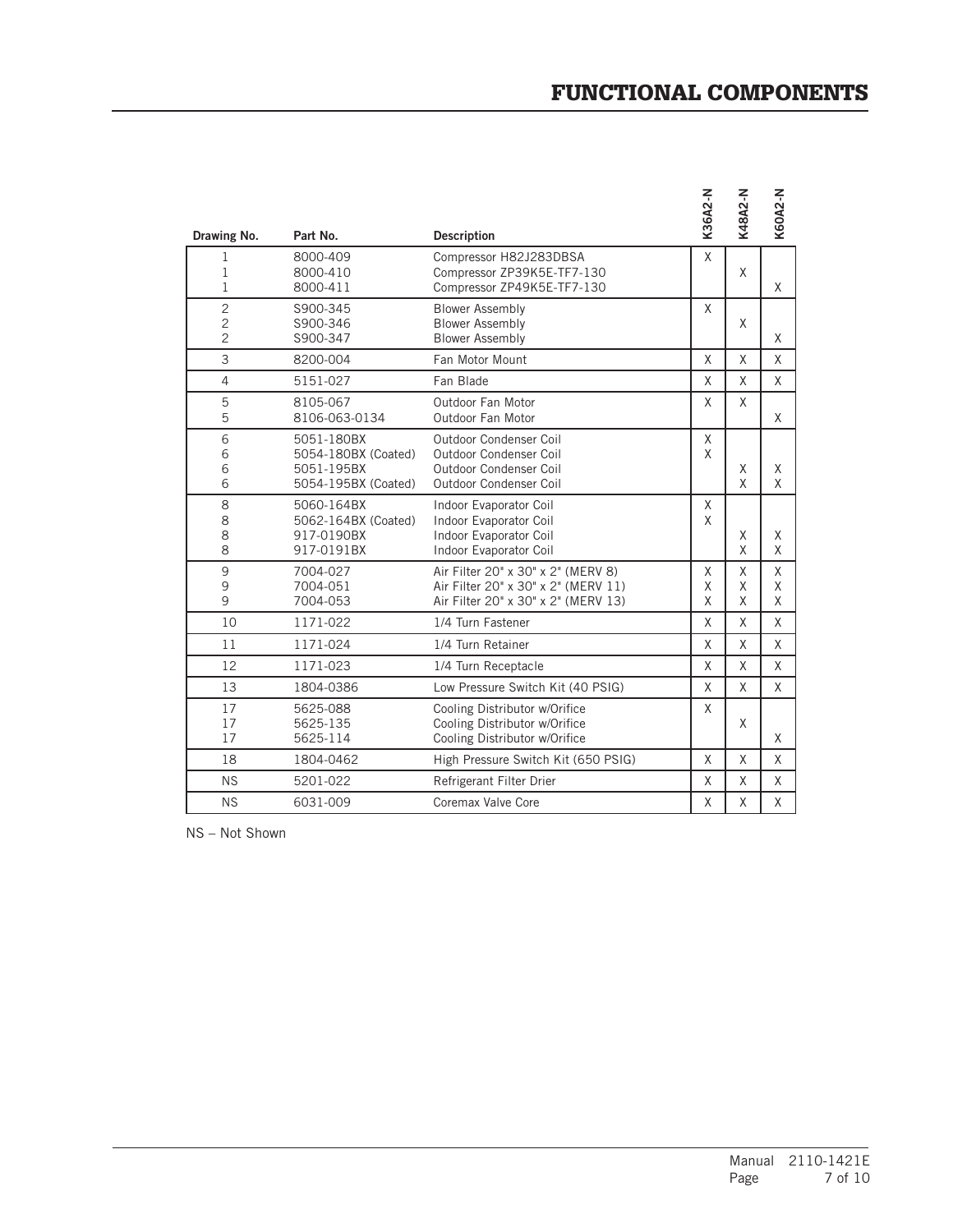

SEXP-766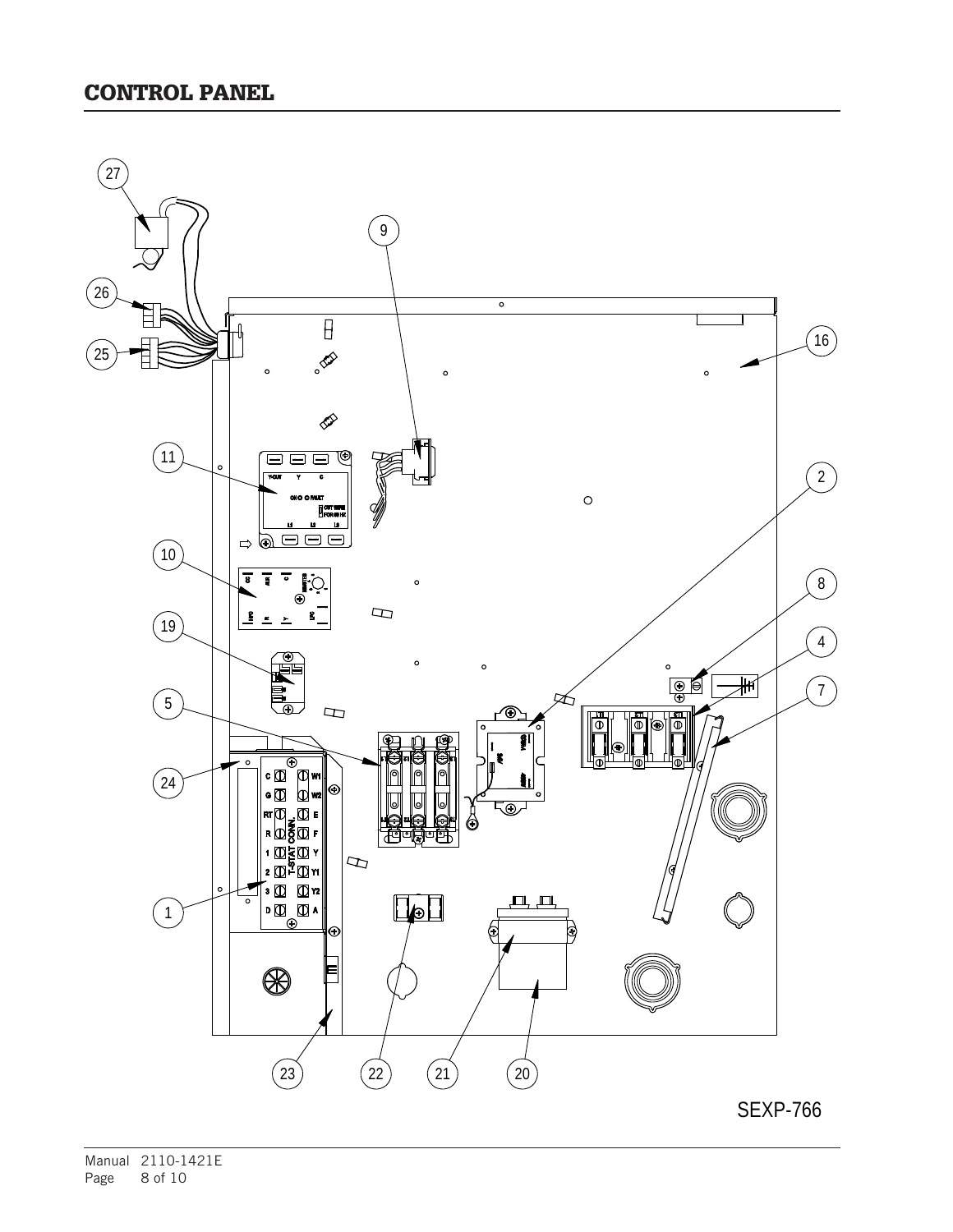## CONTROL PANEL

| Drawing No.                         | Part No.                         | <b>Description</b>                                             | K36A2-N | K48A2-N | <b>K60A2-N</b> |
|-------------------------------------|----------------------------------|----------------------------------------------------------------|---------|---------|----------------|
| 1                                   | 8607-034                         | Low Voltage Terminal Strip                                     | X       | Χ       | χ              |
| $\overline{c}$                      | 8407-063                         | Transformer 400/24VAC, 50VA                                    | X       | X       | X              |
| $\overline{4}$                      | 8607-014                         | Terminal Block 3 Terminal                                      | X       | Χ       | X              |
| 5                                   | 8401-002                         | <b>Compressor Contactor</b>                                    | $\sf X$ | X       | X              |
| $\overline{7}$                      | 135-130                          | Wire Shield                                                    | X       | Χ       | X              |
| 8                                   | 8611-006                         | <b>Grounding Lug</b>                                           | X       | X       | X              |
| 9<br>9                              | 3000-1484<br>3000-1231           | <b>Heater Connection Plug</b><br><b>Heater Connection Plug</b> | X       | Χ       | X              |
| 10                                  | S8201-169                        | <b>Compressor Control Module</b>                               | X       | X       | X              |
| 11                                  | 8201-126                         | Phase Monitor                                                  | X       | X       | X              |
| 14                                  | 8201-032                         | <b>Blower Relay</b>                                            |         | X       |                |
| 16<br>16                            | S517X365<br>S517X367             | Control Panel Box<br><b>Control Panel Box</b>                  | X       | X       | X              |
| 19                                  | 8201-130                         | Alarm Relay                                                    | X       | X       | X              |
| 20                                  | 8552-026                         | Fan Motor Capacitor 15/370, 1-3/4" R                           | X       | X       |                |
| 21                                  | 8550-006                         | Capacitor Bracket 1-3/4" Round                                 | X       | X       |                |
| 22                                  | 8607-017                         | Low Ambient Terminal Block                                     | X       | X       | X              |
| 23<br>23                            | 117X333<br>117X368               | Low Voltage Box Assembly<br>Low Voltage Box Assembly           | X       | X       | X              |
| 24                                  | 117X334                          | Low Voltage Partition                                          | X       | X       | X              |
| 25                                  | 3000-1483                        | Blower Speed Plug Wire Harness                                 | X       |         | X              |
| 26                                  | 3000-1482                        | Blower Power Plug Wire Harness                                 | X       |         | X              |
| 27                                  | 8408-048                         | Freeze Stat                                                    | X       | X       | X              |
| <b>NS</b>                           | 3000-1231                        | Compressor Power Plug Wire Harness                             | X       | X       | X              |
| <b>NS</b><br><b>NS</b><br><b>NS</b> | 4095-900<br>4095-901<br>4095-902 | Wiring Diagram<br>Wiring Diagram<br>Wiring Diagram             | X       | Χ       | χ              |